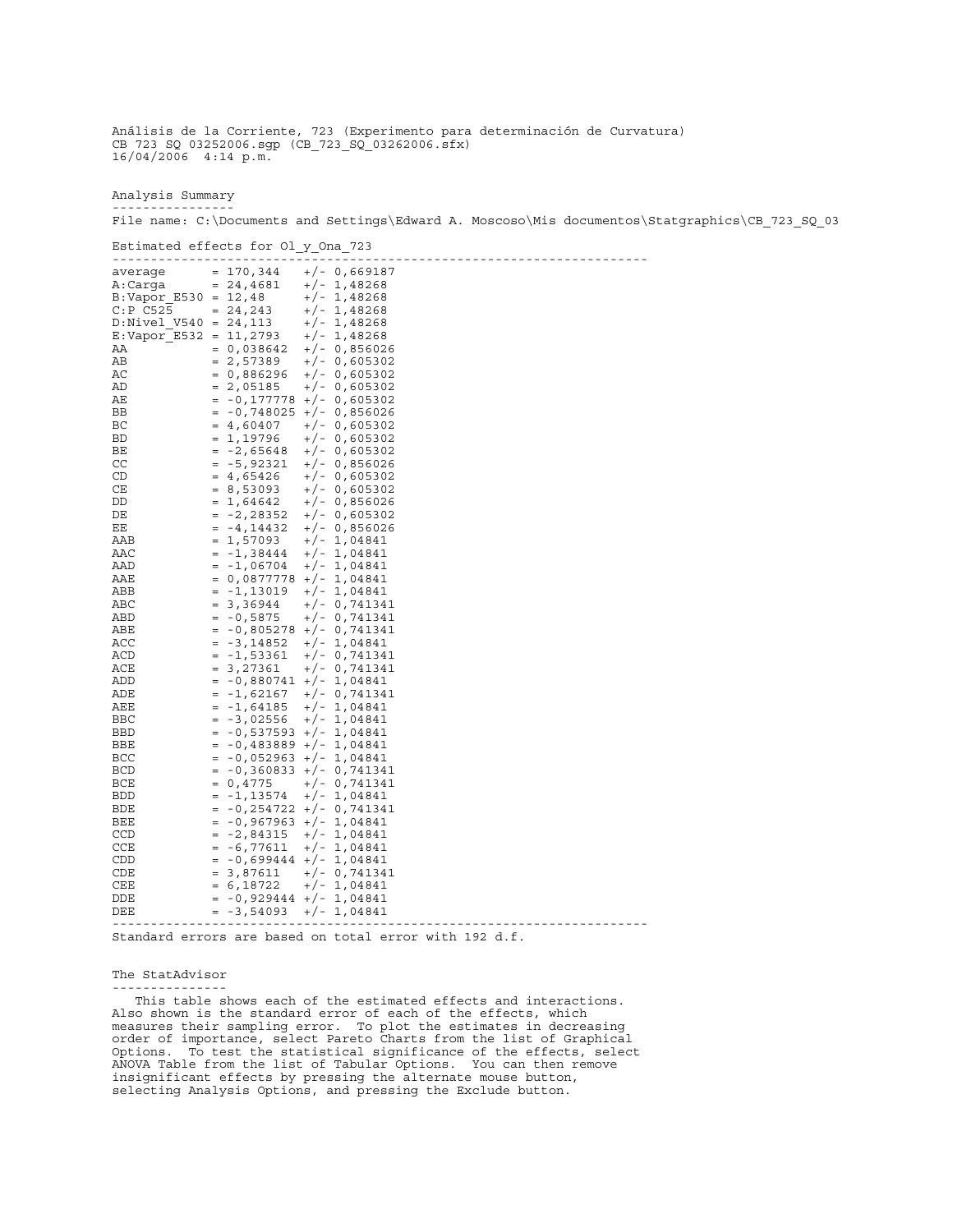|  | Analysis of Variance for Ol y Ona 723 |  |  |  |
|--|---------------------------------------|--|--|--|

| Source        |                       |              |           | F-Ratio | P-Value |
|---------------|-----------------------|--------------|-----------|---------|---------|
| A:Carqa       | 2694,11               | $\mathbf{1}$ | 2694,11   | 272,34  | 0,0000  |
| B:Vapor E530  | 700,877               | $\mathbf{1}$ | 700,877   | 70,85   | 0,0000  |
| $C: P$ $C525$ | 2644,75               | $\mathbf{1}$ | 2644,75   | 267,35  | 0,0000  |
| D:Nivel V540  | 2616,46               | $\mathbf{1}$ | 2616,46   | 264,49  | 0.0000  |
| E:Vapor E532  | 572,498               | $\mathbf{1}$ | 572,498   | 57,87   | 0,0000  |
| ΑA            | 0,0201582             | $\mathbf{1}$ | 0,0201582 | 0,00    | 0,9640  |
| AВ            | 178,872               | $\mathbf{1}$ | 178,872   | 18,08   | 0,0000  |
| АC            | 21,2091               | $1\,$        | 21,2091   | 2,14    | 0,1448  |
| AD            | 113,673               | $\mathbf{1}$ | 113,673   | 11,49   | 0,0008  |
| AЕ            | 0,853333              | $\mathbf{1}$ | 0,853333  | 0,09    | 0,7693  |
| BB            | 7,5538                | $\mathbf{1}$ | 7,5538    |         |         |
|               |                       |              |           | 0,76    | 0,3833  |
| ВC            | 572,332               | $\mathbf{1}$ | 572,332   | 57,85   | 0,0000  |
| BD            | 38,7481               | $\mathbf{1}$ | 38,7481   | 3,92    | 0,0492  |
| ВE            | 190,536               | $\mathbf 1$  | 190,536   | 19,26   | 0,0000  |
| CC            | 473,64                | $\mathbf{1}$ | 473,64    | 47,88   | 0,0000  |
| CD            | 584,877               | $\mathbf{1}$ | 584,877   | 59,12   | 0,0000  |
| CE            | 1964,97               | $\mathbf 1$  | 1964,97   | 198,63  | 0,0000  |
| DD            | 36,5944               | $\mathbf{1}$ | 36,5944   | 3,70    | 0,0559  |
| DE            | 140,79                | $\mathbf 1$  | 140,79    | 14,23   | 0,0002  |
| EE            | 231,868               | $\mathbf{1}$ | 231,868   | 23,44   | 0,0000  |
| AAB           | 22,2103               | $\mathbf{1}$ | 22,2103   | 2,25    | 0,1357  |
| AAC           | 17,2502               | $\mathbf 1$  | 17,2502   | 1,74    | 0,1882  |
| AAD           | 10,2471               | $\mathbf 1$  | 10,2471   | 1,04    | 0,3101  |
| AAE           | 0,0693444             | $\mathbf{1}$ | 0,0693444 | 0,01    | 0,9334  |
| ABB           | 11,4959               | $\mathbf{1}$ | 11,4959   | 1,16    | 0,2824  |
| ABC           | 204,357               | 1            | 204,357   | 20,66   | 0,0000  |
| ABD           | 6,21281               | $\mathbf{1}$ | 6,21281   | 0,63    | 0,4291  |
| ABE           | 11,6725               | $\mathbf{1}$ | 11,6725   | 1,18    | 0,2787  |
| ACC           | 89,2185               | $\mathbf 1$  | 89,2185   | 9,02    | 0,0030  |
| ACD           | 42,3353               | $\mathbf{1}$ | 42,3353   | 4,28    | 0,0399  |
| ACE           | 192,898               | $\mathbf 1$  | 192,898   | 19,50   | 0,0000  |
| ADD           | 6,98134               | $\mathbf 1$  | 6,98134   | 0,71    | 0,4019  |
| ADE           | 47,3364               | $\mathbf{1}$ | 47,3364   | 4,79    | 0,0299  |
| AEE           | 24,2611               | $\mathbf{1}$ | 24,2611   | 2,45    | 0,1190  |
| BBC           | 82,3859               | 1            | 82,3859   | 8,33    | 0,0044  |
| <b>BBD</b>    | 2,60105               | $\mathbf{1}$ | 2,60105   | 0, 26   | 0,6087  |
| BBE           | 2,10734               | $\mathbf{1}$ | 2,10734   | 0,21    | 0,6449  |
| BCC           | 0,0252457             | $\mathbf{1}$ | 0,0252457 | 0,00    | 0,9598  |
| <b>BCD</b>    | 2,34361               | $\mathbf{1}$ | 2,34361   | 0, 24   | 0,6270  |
| BCE           | 4,10411               | 1            | 4,10411   | 0,41    | 0,5203  |
| <b>BDD</b>    | 11,6092               | $\mathbf{1}$ | 11,6092   | 1,17    | 0,2800  |
| BDE           | 1,1679                | $\mathbf{1}$ | 1,1679    | 0, 12   | 0,7315  |
| BEE           | 8,43257               | $\mathbf{1}$ | 8,43257   | 0,85    | 0,3570  |
| CCD           | 72,7514               | $\mathbf{1}$ | 72,7514   | 7,35    | 0,0073  |
| CCE           | 413,241               | $\mathbf{1}$ | 413,241   | 41,77   | 0,0000  |
| CDD           | 4,403                 | $\mathbf{1}$ | 4,403     | 0,45    | 0,5055  |
| CDE           | 270,436               | 1            | 270,436   | 27,34   | 0,0000  |
| CEE           | 344,535               | $\mathbf{1}$ | 344,535   | 34,83   | 0,0000  |
| DDE           |                       | 1            |           |         |         |
| DEE           | 7,7748                |              | 7,7748    | 0,79    | 0,3764  |
|               | 112,843               | $\mathbf{1}$ | 112,843   | 11,41   | 0,0009  |
| Total error   | 1899,37<br>---------- | 192          | 9,89254   |         |         |
| Total (corr.) | 71424,4               | 242          |           |         |         |

R-squared = 97,3407 percent R-squared (adjusted for d.f.) = 96,6482 percent Standard Error of Est. = 3,14524 Mean absolute error = 2,02512 Durbin-Watson statistic = 1,53607 (P=0,0001) Lag 1 residual autocorrelation = 0,231383

The StatAdvisor ---------------

 The ANOVA table partitions the variability in Ol\_y\_Ona\_723 into separate pieces for each of the effects. It then tests the statistical significance of each effect by comparing the mean square against an estimate of the experimental error. In this case, 26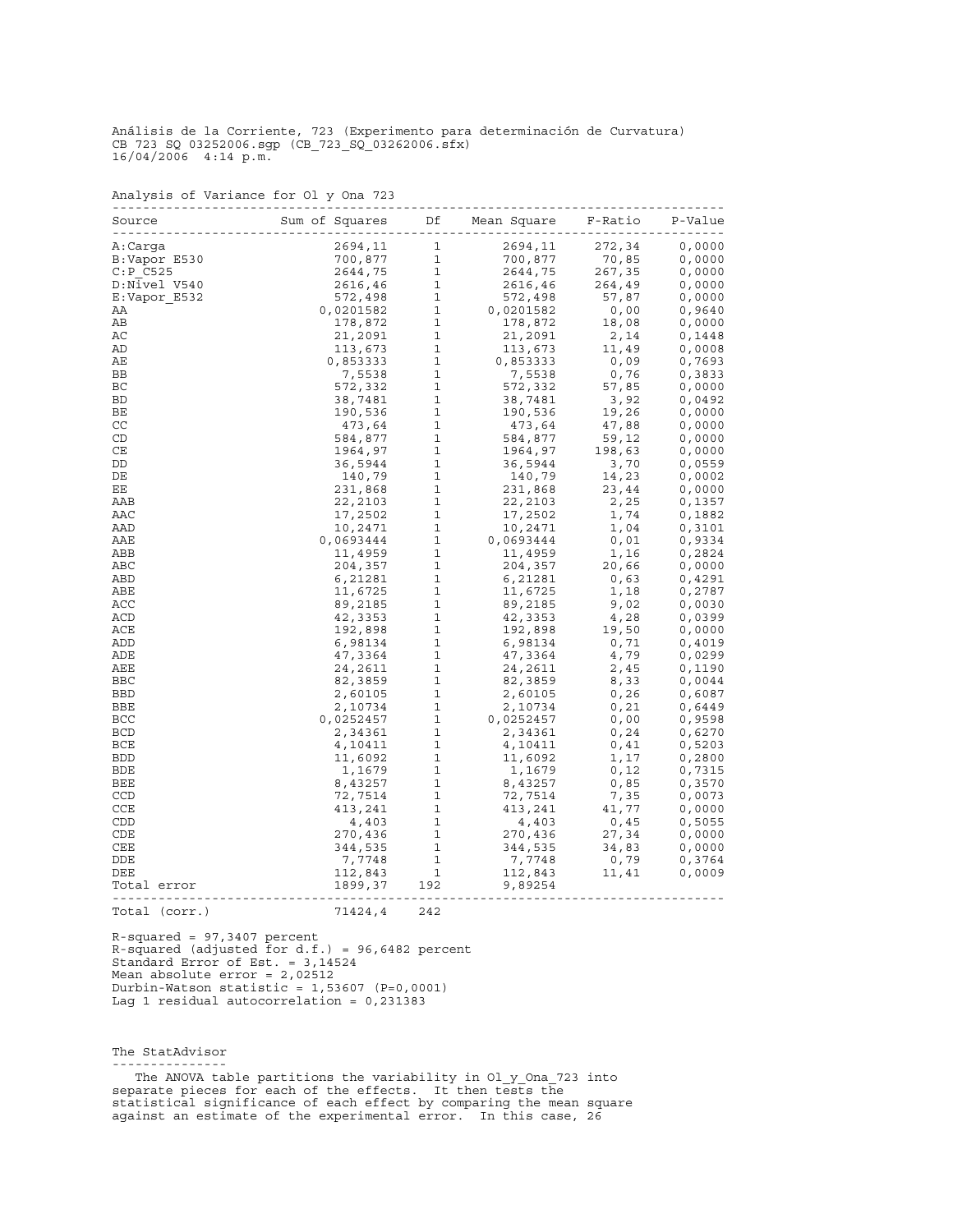effects have P-values less than 0,05, indicating that they are significantly different from zero at the 95,0% confidence level. The R-Squared statistic indicates that the model as fitted explains 97,3407% of the variability in Ol\_y\_Ona\_723. The adjusted R-squared statistic, which is more suitable for comparing models with different numbers of independent variables, is 96,6482%. The standard error of the estimate shows the standard deviation of the residuals to be 3,14524. The mean absolute error (MAE) of 2,02512 is the average value of the residuals. The Durbin-Watson (DW) statistic tests the residuals to determine if there is any significant correlation based on the order in which they occur in your data file. Since the P-value is less than 0.05, there is an indication of possible serial correlation. Plot the residuals versus row order to see if there is any pattern which can be seen.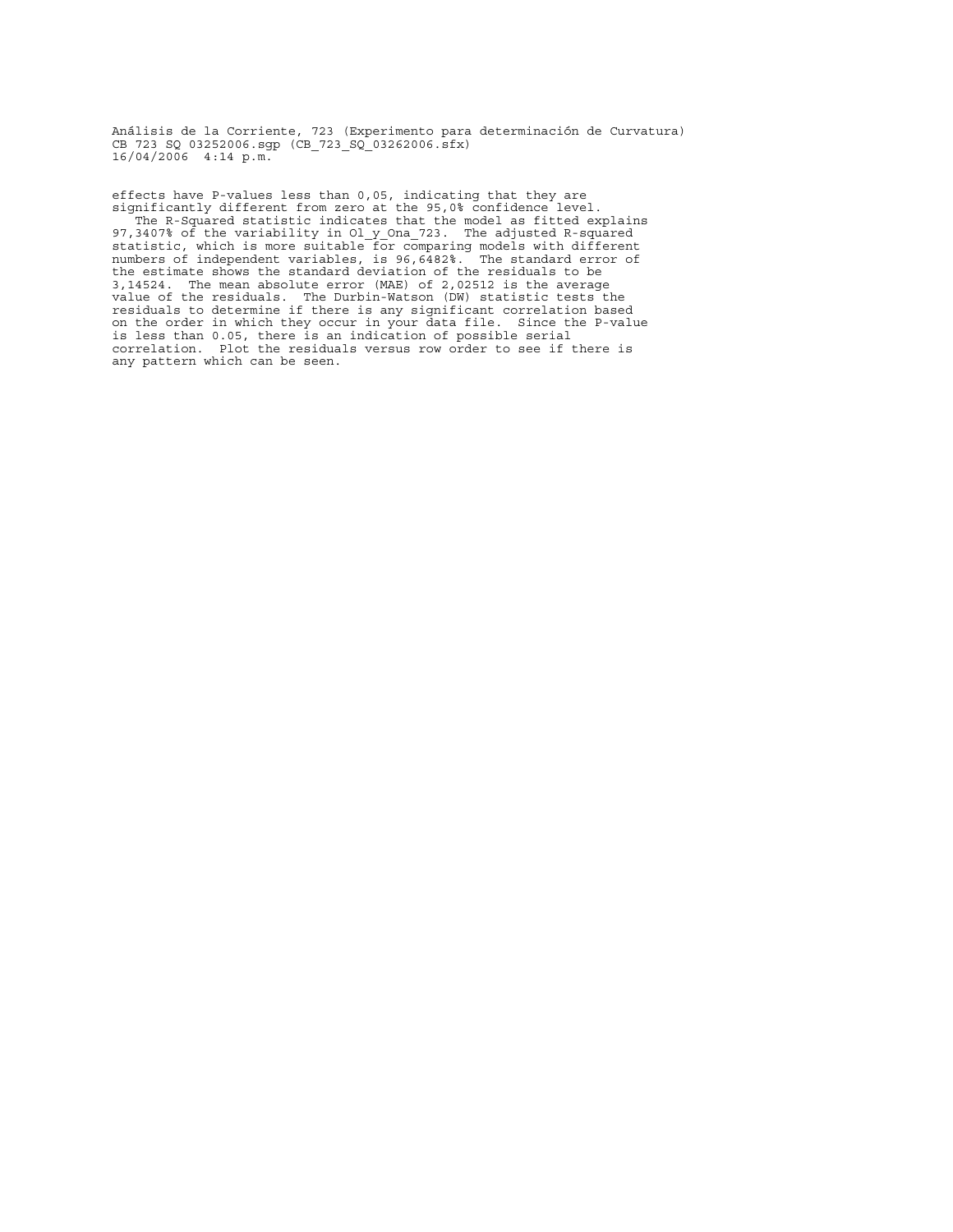|                                                                                                                                                                                                                                                                                                              | Regression coeffs. for Ol y Ona 723<br>$\frac{1}{2}$                                                                                                                                                                                                                                                                                                                                                                                                                                                                                                                                                                                           |
|--------------------------------------------------------------------------------------------------------------------------------------------------------------------------------------------------------------------------------------------------------------------------------------------------------------|------------------------------------------------------------------------------------------------------------------------------------------------------------------------------------------------------------------------------------------------------------------------------------------------------------------------------------------------------------------------------------------------------------------------------------------------------------------------------------------------------------------------------------------------------------------------------------------------------------------------------------------------|
| constant<br>A:Carqa<br>B:Vapor E530<br>$C: P$ $C525$<br>D:Nivel V540<br>E:Vapor E532<br>ΑA<br>AВ<br>AC<br>AD<br>AЕ<br>BB<br>ВC<br><b>BD</b><br>BЕ<br>CC<br>CD<br>CE<br>DD<br>DE<br>EЕ<br>AAB<br>AAC<br>AAD<br>AAE<br>ABB<br>ACC<br>ADD<br>AEE<br><b>BBC</b><br>BBD<br>BBE<br>BCC<br><b>BDD</b><br>BEE<br>CCD | $= 170, 344$<br>$= 12, 2341$<br>$= 6, 24$<br>$= 12, 1215$<br>$= 12,0565$<br>$= 5,63963$<br>$= 0,019321$<br>1,28694<br>$\quad =$<br>0,443148<br>$=$<br>$= 1,02593$<br>-0,0888889<br>$=$<br>$= -0,374012$<br>$= 2,30204$<br>$= 0,598981$<br>$= -1,32824$<br>$-2,9616$<br>$\quad =$<br>$= 2,32713$<br>$= 4, 26546$<br>$= 0,82321$<br>$= -1,14176$<br>-2,07216<br>$=$<br>$= 0, 0$<br>$= 0, 0$<br>$= 0, 0$<br>$= 0, 0$<br>$-0,565093$<br>$\qquad \qquad =$<br>-1,57426<br>$\quad =$<br>$-0,44037$<br>$\quad =$<br>$-0,820926$<br>$=$<br>$= 0, 0$<br>$= 0, 0$<br>$= 0, 0$<br>$= -0,0264815$<br>-0,56787<br>$\quad =$<br>-0,483981<br>$=$<br>$= 0, 0$ |
|                                                                                                                                                                                                                                                                                                              |                                                                                                                                                                                                                                                                                                                                                                                                                                                                                                                                                                                                                                                |
| CCE<br>CDD<br>CEE<br>DDE<br>DEE                                                                                                                                                                                                                                                                              | $= 0, 0$<br>$= -0,349722$<br>3,09361<br>$\quad = \quad$<br>$= 0, 0$<br>-1,77046<br>$=$                                                                                                                                                                                                                                                                                                                                                                                                                                                                                                                                                         |
| ABC<br>ABD<br>ABE<br>ACD<br>ACE<br>ADE                                                                                                                                                                                                                                                                       | $= 0, 265185$<br>$= -0,310602$<br>0,184769<br>$=$<br>-3,41412<br>$=$<br>-2,39958<br>$=$<br>-1,76519<br>$\quad =$                                                                                                                                                                                                                                                                                                                                                                                                                                                                                                                               |
| BCD<br>BCE<br>BDE<br>CDE                                                                                                                                                                                                                                                                                     | -3,38356<br>$=$<br>$-4,90403$<br>$\quad =$<br>-1,10282<br>$\quad = \quad$<br>-3,3363<br>$=$                                                                                                                                                                                                                                                                                                                                                                                                                                                                                                                                                    |

The StatAdvisor ---------------

 This pane displays the regression equation which has been fitted to the data. The equation of the fitted model is

 $O1_y$   $Ona_723 = 170,344 + 12,2341*Carga + 6,24*Vapor_E530 +$ 12,1215\*P\_C525 + 12,0565\*Nivel\_V540 + 5,63963\*Vapor\_E532 + 0,019321\*Carga^2 + 1,28694\*Carga\*Vapor\_E530 + 0,443148\*Carga\*P\_C525 + 1,02593\*Carga\*Nivel\_V540 - 0,0888889\*Carga\*Vapor\_E532 - 0,374012\*Vapor\_E530^2 + 2,30204\*Vapor\_E530\*P\_C525 + 0,598981\*Vapor\_E530\*Nivel\_V540 - 1,32824\*Vapor\_E530\*Vapor\_E532 - 2,9616\*P\_C525^2 + 2,32713\*P\_C525\*Nivel\_V540 + 4,26546\*P\_C525\*Vapor\_E532 + 0,82321\*Nivel\_V540^2 - 1,14176\*Nivel\_V540\*Vapor\_E532 - 2,07216\*Vapor\_E532^2 + 0,0\*Carga^2\*Vapor E530 + 0,0\*Carga^2\*P C525 + 0,0\*Carga^2\*Nivel V540 + 0,0\*Carga^2\*Vapor E532 - 0,565093\*Carga\*Vapor E530^2 + 0,265185\*Carga\*Vapor\_E530\*P\_C525 -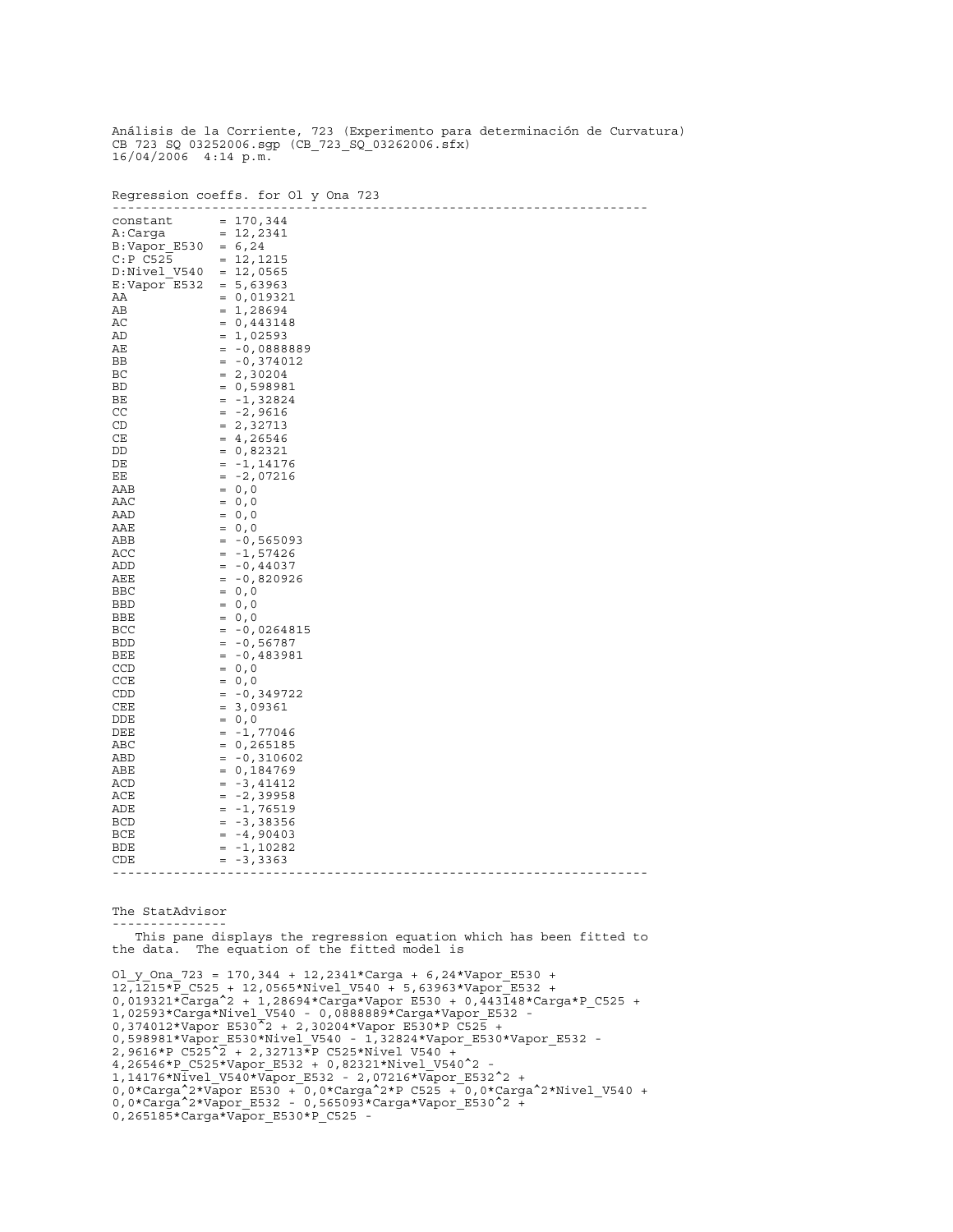0,310602\*Carga\*Vapor\_E530\*Nivel\_V540 + 0,184769\*Carga\*Vapor\_E530\*Vapor\_E532 - 1,57426\*Carga\*P\_C525^2 - 3,41412\*Carga\*P\_C525\*Nivel\_V540 - 2,39958\*Carga\*P\_C525\*Vapor\_E532 - 0,44037\*Carga\*Nivel\_V540^2 - 1,76519\*Carga\*Nivel\_V540\*Vapor\_E532 - 0,820926\*Carga\*Vapor\_E532^2 + 0,0\*Vapor\_E530^2\*P\_C525 + 0,0\*Vapor\_E530^2\*Nivel\_V540 + 0,0\*Vapor\_E530^2\*Vapor\_E532 - 0,0264815\*Vapor\_E530\*P\_C525^2 - 3,38356\*Vapor\_E530\*P\_C525\*Nivel\_V540 - 4,90403\*Vapor\_E530\*P\_C525\*Vapor\_E532 - 0,56787\*Vapor\_E530\*Nivel\_V540^2 - 1,10282\*Vapor\_E530\*Nivel\_V540\*Vapor\_E532 - 0,483981\*Vapor E530\*Vapor E532^2 + 0,0\*P C525^2\*Nivel V540 + 0,0\*P C525^2\*Vapor E532 - 0,349722\*P C525\*Nivel V540^2 -3,3363\*P\_C525\*Nivel V540\*Vapor\_E532 + 3,09361\*P\_C525\*Vapor\_E532^2 + 0,0\*Nivel V540^2\*Vapor E532 - 1,77046\*Nivel V540\*Vapor E532^2

where the values of the variables are specified in their original units. To have STATGRAPHICS evaluate this function, select Predictions from the list of Tabular Options. To plot the function, select Response Plots from the list of Graphical Options.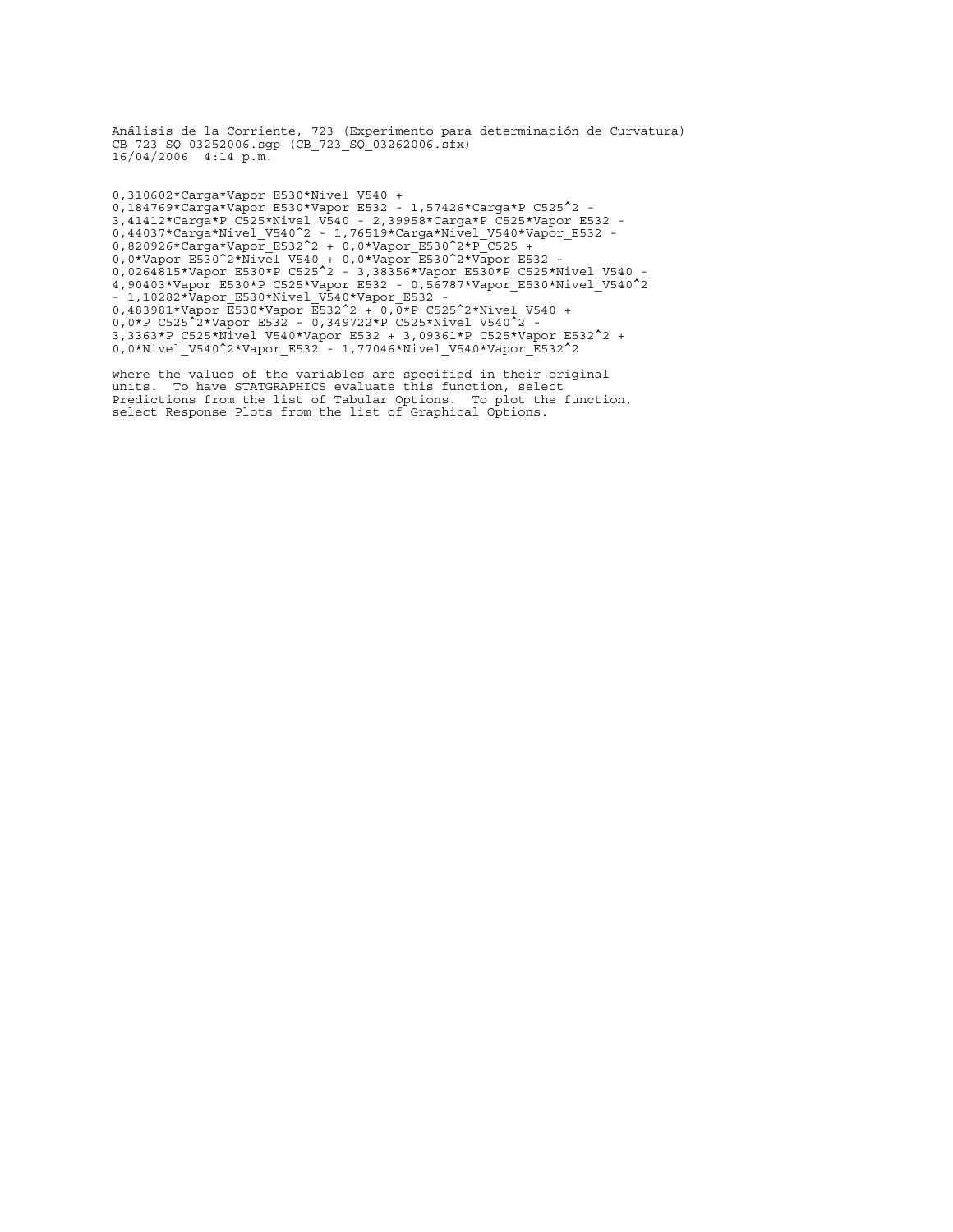|                 | Observed         |                    | Fitted Lower 95,0% CL Upper 95,0% CL |                    |
|-----------------|------------------|--------------------|--------------------------------------|--------------------|
| Row             | Value            | Value              | for Mean                             | for Mean           |
| 1               | 136,84           | 135,461            | 131,852                              | 139,071            |
| $\mathbf 2$     | 142,94           | 142,259            | 139,203                              | 145,316            |
| 3               | 149,02           | 149,889            | 146,28                               | 153,498            |
| 4               | 137,28           | 137,254            | 134,197                              | 140,31             |
| 5               | 144,62           | 144,13             | 141,501                              | 146,758            |
| $\epsilon$<br>7 | 151,49<br>144,02 | 153,409<br>143,475 | 150,352<br>139,866                   | 156,465<br>147,084 |
| 8               | 149,22           | 149,299            | 146,242                              | 152,356            |
| 9               | 158,34           | 159,097            | 155,488                              | 162,706            |
| 10              | 145,2            | 139,886            | 136,829                              | 142,943            |
| 11              | 150,64           | 146,839            | 144,211                              | 149,468            |
| 12<br>13        | 152,44<br>145,9  | 153,239<br>143,777 | 150,182<br>141,148                   | 156,296<br>146,405 |
| 14              | 155,0            | 152,493            | 150,215                              | 154,77             |
| 15              | 165, 1           | 162,227            | 159,598                              | 164,855            |
| 16              | 146,65           | 149,071            | 146,014                              | 152,128            |
| 17              | 157,09           | 158,419            | 155,791                              | 161,048            |
| 18              | 171,97           | 170,357            | 167,3                                | 173,414            |
| 19<br>20        | 148,7<br>152,44  | 151,209<br>155,168 | 147,6<br>152,111                     | 154,818<br>158,225 |
| 21              | 152,41           | 157,19             | 153,581                              | 160,799            |
| 22              | 153,94           | 157,144            | 154,088                              | 160,201            |
| 23              | 163,41           | 164,552            | 161,923                              | 167,18             |
| 24              | 170,34           | 171,592            | 168,535                              | 174,649            |
| 25              | 160,68           | 161,458            | 157,849                              | 165,067            |
| 26<br>27        | 171,51<br>182,4  | 171,183<br>182,112 | 168,126<br>178,502                   | 174,24<br>185,721  |
| 28              | 138,38           | 137,826            | 134,769                              | 140,883            |
| 29              | 147,62           | 148,496            | 145,867                              | 151,124            |
| 30              | 159,5            | 158,929            | 155,872                              | 161,986            |
| 31              | 137,97           | 141,656            | 139,027                              | 144,284            |
| 32<br>33        | 150,74<br>163,33 | 152,109<br>163,898 | 149,832<br>161,27                    | 154,387<br>166,527 |
| 34              | 147,72           | 149,376            | 146,32                               | 152,433            |
| 35              | 158,77           | 158,485            | 155,856                              | 161,113            |
| 36              | 172,52           | 170,499            | 167,442                              | 173,556            |
| 37              | 148,89           | 145,359            | 142,73                               | 147,987            |
| 38<br>39        | 156,78<br>167,73 | 155,416<br>163,853 | 153,139<br>161,225                   | 157,694<br>166,482 |
| 40              | 150,79           | 151,106            | 148,828                              | 153,383            |
| 41              | 163,15           | 162,632            | 160,724                              | 164,541            |
| 42              | 174,55           | 174,11             | 171,832                              | 176,387            |
| 43              | 159,81           | 157,719            | 155,091                              | 160,348            |
| 44<br>45        | 170,4<br>181,49  | 169,585<br>182,972 | 167,307<br>180,344                   | 171,862<br>185,601 |
| 46              | 153,42           | 156,946            | 153,889                              | 160,003            |
| 47              | 162,25           | 163,243            | 160,614                              | 165,871            |
| 48              | 168,81           | 166,535            | 163,478                              | 169,592            |
| 49              | 166,3            | 164,558            | 161,929                              | 167,186            |
| 50              | 174,94           | 174,009            | 171,731                              | 176,286            |
| 51<br>52        | 181,37<br>169,29 | 182,026<br>170,01  | 179,397<br>166,953                   | 184,654<br>173,067 |
| 53              | 179,2            | 181,485            | 178,856                              | 184,113            |
| 54              | 195,41           | 193,097            | 190,04                               | 196,154            |
| 55              | 143,93           | 145,483            | 141,874                              | 149,092            |
| 56<br>57        | 156,32<br>168,82 | 159,143            | 156,086                              | 162,199<br>175,109 |
| 58              | 154,16           | 171,5<br>150,214   | 167,891<br>147,157                   | 153,27             |
| 59              | 162,89           | 163,364            | 160,736                              | 165,993            |
| 60              | 174,15           | 176,783            | 173,726                              | 179,84             |
| 61              | 157,94           | 158,298            | 154,689                              | 161,908            |
| 62              | 168,33           | 169,809            | 166,753                              | 172,866            |
| 63<br>64        | 181,91<br>156,32 | 183,16<br>155,424  | 179,55<br>152,367                    | 186,769<br>158,48  |
| 65              | 168,17           | 167,705            | 165,076                              | 170,333            |
| 66              | 179,08           | 177,299            | 174,242                              | 180,355            |
| 67              | 162,02           | 161,892            | 159,263                              | 164,52             |
| 68              | 176,27           | 175,348            | 173,071                              | 177,626            |

Estimation Results for Ol\_y\_Ona\_723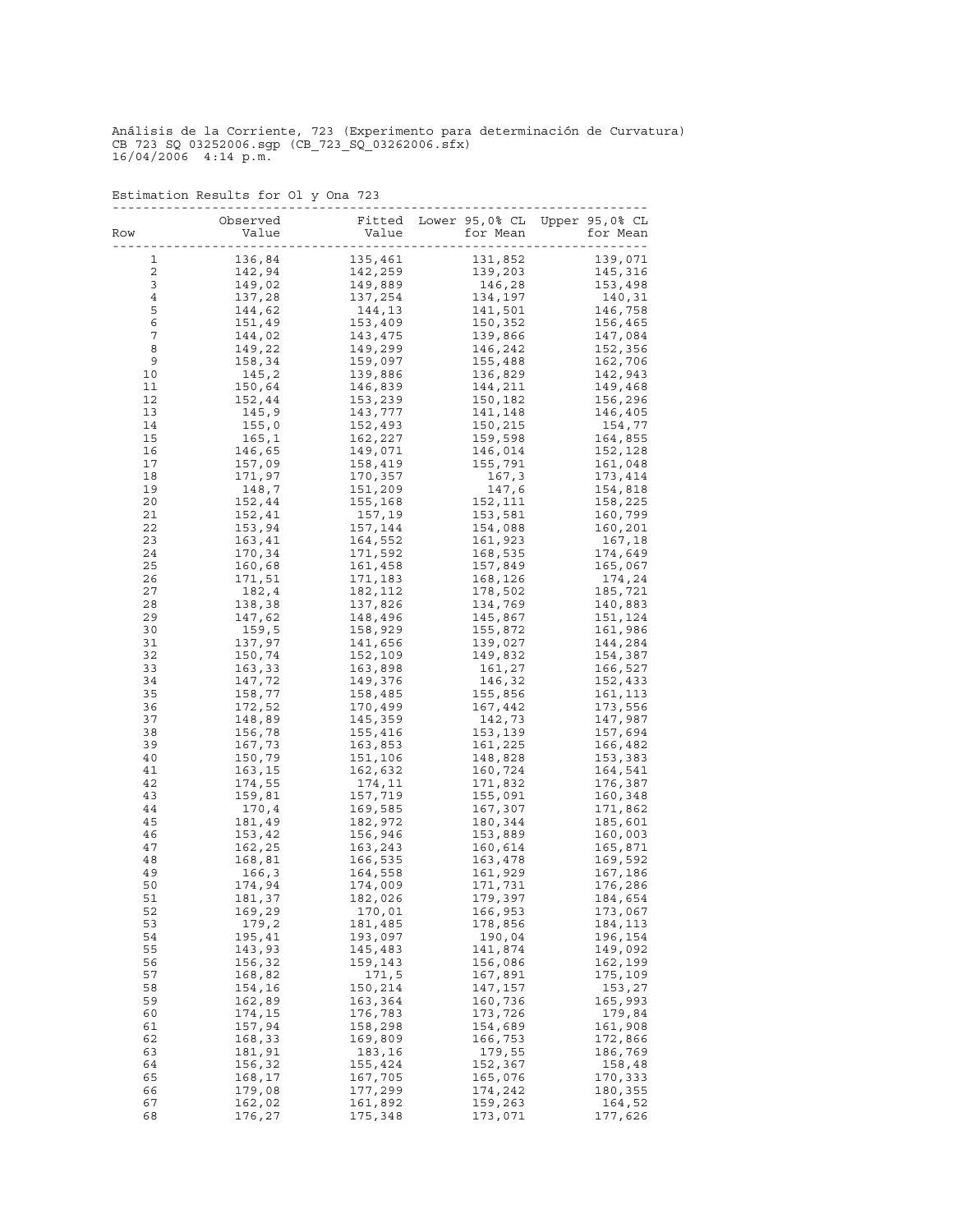| 69  | 187,37 | 187,689 | 185,06  | 190,317 |
|-----|--------|---------|---------|---------|
| 70  | 171,31 | 168,688 | 165,631 | 171,745 |
|     |        |         |         |         |
| 71  | 182,44 | 182,19  | 179,562 | 184,819 |
| 72  | 193,94 | 196,147 | 193,09  | 199,203 |
| 73  | 161,68 | 166,575 | 162,966 | 170,185 |
|     |        |         |         |         |
| 74  | 177,27 | 174,329 | 171,272 | 177,386 |
| 75  | 178,19 | 178,012 | 174,402 | 181,621 |
| 76  | 175,78 | 174,728 | 171,671 | 177,785 |
| 77  | 186,45 | 185,342 | 182,714 | 187,971 |
|     |        |         |         |         |
| 78  | 191,03 | 193,455 | 190,399 | 196,512 |
| 79  | 178,87 | 180,184 | 176,574 | 183,793 |
| 80  | 192,67 | 192,528 | 189,471 | 195,584 |
|     | 209,32 |         |         |         |
| 81  |        | 203,942 | 200,333 | 207,551 |
| 82  | 137,86 | 139,907 | 136,85  | 142,964 |
| 83  | 143,69 | 146,97  | 144,341 | 149,598 |
| 84  | 157,18 | 154,952 | 151,895 | 158,009 |
|     |        |         |         |         |
| 85  | 138,3  | 141,388 | 138,759 | 144,016 |
| 86  | 146,11 | 148,126 | 145,849 | 150,404 |
| 87  | 156,0  | 157,355 | 154,726 | 159,984 |
| 88  | 148,74 | 146,814 | 143,757 | 149,871 |
|     |        |         |         |         |
| 89  | 150,44 | 152,098 | 149,47  | 154,727 |
| 90  | 162,47 | 161,443 | 158,386 | 164,5   |
| 91  | 145,79 | 145,078 | 142,449 | 147,707 |
|     |        | 153,933 | 151,655 | 156,21  |
| 92  | 154,17 |         |         |         |
| 93  | 161,95 | 162,322 | 159,693 | 164,951 |
| 94  | 146,95 | 148,896 | 146,619 | 151,174 |
| 95  | 158,12 | 159,111 | 157,202 | 161,02  |
| 96  |        |         | 168,154 | 172,709 |
|     | 170,08 | 170,432 |         |         |
| 97  | 151,18 | 153,634 | 151,005 | 156,262 |
| 98  | 165,62 | 164,079 | 161,801 | 166,356 |
| 99  | 175,72 | 177,201 | 174,572 | 179,829 |
|     |        |         |         |         |
| 100 | 150,81 | 150,371 | 147,314 | 153,428 |
| 101 | 158,86 | 157,868 | 155,24  | 160,497 |
| 102 | 166,64 | 163,517 | 160,46  | 166,573 |
| 103 | 159,23 | 156,473 | 153,844 | 159,101 |
| 104 | 168,01 | 167,016 | 164,738 | 169,293 |
|     |        |         |         |         |
| 105 | 177,31 | 177,28  | 174,651 | 179,908 |
| 106 | 163,74 | 160,469 | 157,412 | 163,526 |
| 107 | 176,56 | 172,927 | 170,298 | 175,555 |
| 108 | 190,0  | 186,677 | 183,62  | 189,733 |
|     |        |         |         |         |
| 109 | 141,03 | 142,365 | 139,737 | 144,994 |
| 110 | 151,26 | 152,488 | 150,211 | 154,766 |
| 111 | 163,3  | 162,464 | 159,835 | 165,092 |
| 112 | 145,35 | 145,756 | 143,479 | 148,034 |
|     | 155,47 |         |         | 157,17  |
| 113 |        | 155,261 | 153,353 |         |
| 114 | 167,19 | 166,189 | 163,912 | 168,467 |
| 115 | 152,93 | 152,555 | 149,926 | 155,183 |
| 116 | 165,13 | 160,311 | 158,034 | 162,589 |
| 117 | 176,23 | 171,062 | 168,434 | 173,691 |
|     |        |         |         |         |
| 118 | 149,4  | 152,582 | 150,305 | 154,86  |
| 119 | 159,65 | 163,73  | 161,822 | 165,639 |
| 120 | 169,75 | 173,346 | 171,069 | 175,624 |
| 121 | 155,94 | 158,13  | 156,221 | 160,038 |
|     |        |         |         |         |
| 122 | 170,71 | 170,344 | 169,024 | 171,664 |
| 123 | 183,48 | 182,598 | 180,689 | 184,506 |
| 124 | 163,59 | 164,059 | 161,782 | 166,337 |
| 125 | 176,2  | 176,21  | 174,302 | 178,119 |
|     |        |         |         | 192,248 |
| 126 | 173,15 | 189,971 | 187,694 |         |
| 127 | 161,28 | 160,077 | 157,449 | 162,706 |
| 128 | 169,49 | 169,102 | 166,824 | 171,379 |
| 129 | 176,52 | 175,21  | 172,581 | 177,838 |
| 130 | 169,97 | 167,728 | 165,451 | 170,006 |
|     |        |         |         |         |
| 131 | 181,91 | 179,504 | 177,596 | 181,413 |
| 132 | 189,49 | 189,934 | 187,657 | 192,212 |
| 133 | 175,26 | 172,736 | 170,107 | 175,364 |
| 134 | 185,8  | 186,133 | 183,855 | 188,41  |
| 135 | 199,73 | 199,755 | 197,126 | 202,384 |
|     |        |         |         |         |
| 136 | 148,6  | 149,186 | 146,129 | 152,243 |
| 137 | 163,43 | 161,489 | 158,86  | 164,117 |
| 138 | 177,27 | 172,577 | 169,52  | 175,634 |
| 139 | 155,48 | 153,351 | 150,722 | 155,979 |
|     |        |         |         |         |
| 140 | 168,37 | 164,742 | 162,464 | 167,019 |
| 141 | 182,43 | 176,489 | 173,86  | 179,117 |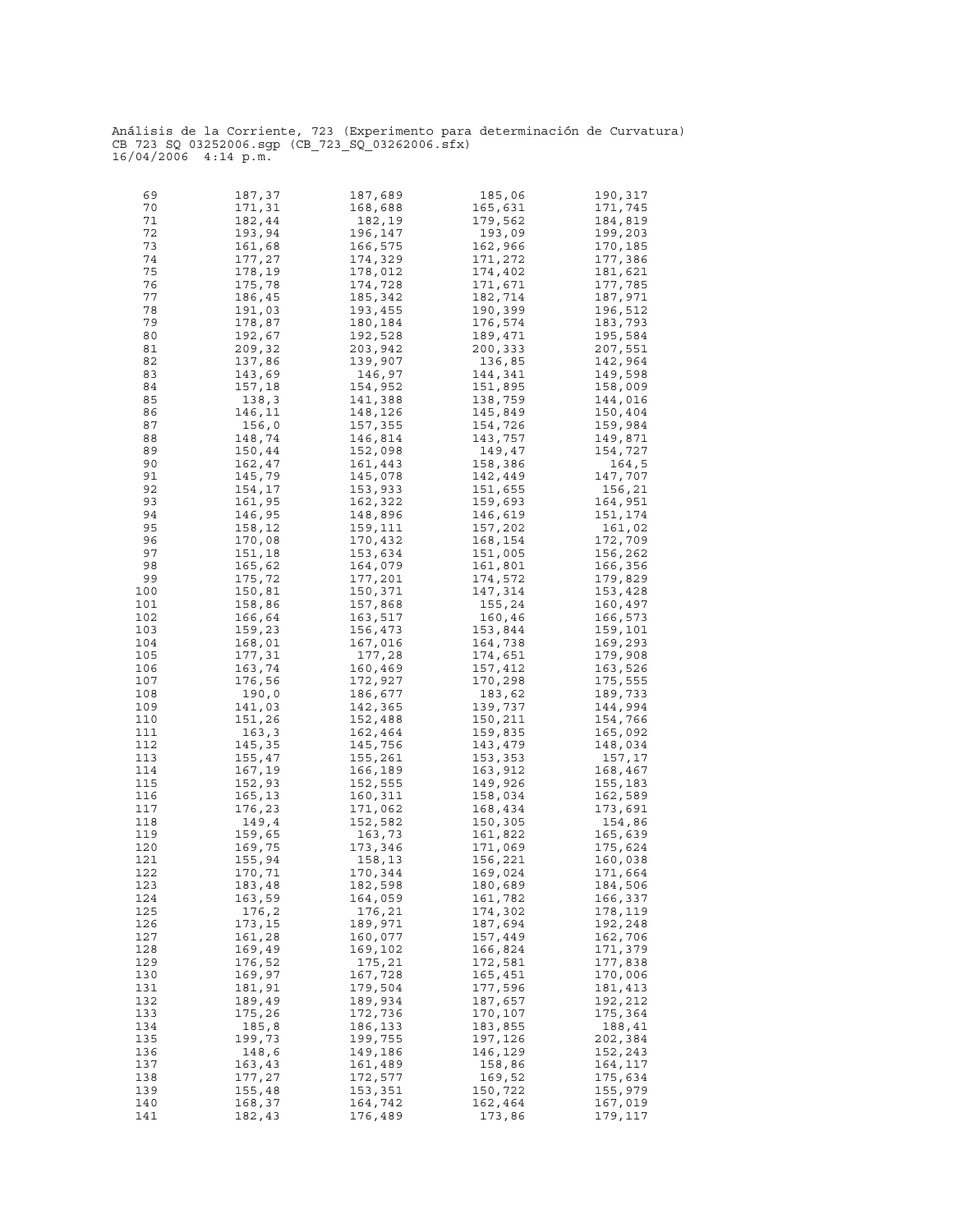| 142 | 161,28 | 160,386 | 157,329 | 163,443 |
|-----|--------|---------|---------|---------|
|     |        |         |         |         |
| 143 | 171,77 | 169,735 | 167,106 | 172,363 |
| 144 | 188,22 | 181,011 | 177,954 | 184,068 |
| 145 | 161,45 | 163,749 | 161,121 | 166,378 |
|     |        |         |         |         |
| 146 | 172,91 | 176,31  | 174,033 | 178,588 |
| 147 | 183,9  | 186,272 | 183,643 | 188,9   |
|     |        |         |         |         |
| 148 | 168,35 | 169,89  | 167,613 | 172,168 |
| 149 | 180,1  | 183,224 | 181,315 | 185,133 |
| 150 | 195,15 | 195,529 | 193,252 | 197,807 |
|     |        |         |         |         |
| 151 | 172,39 | 175,876 | 173,247 | 178,504 |
| 152 | 186,17 | 188,852 | 186,575 | 191,13  |
| 153 | 197,74 | 202,371 | 199,743 | 205,0   |
|     |        |         |         |         |
| 154 | 181,19 | 172,747 | 169,69  | 175,804 |
| 155 | 181,19 | 182,418 | 179,789 | 185,046 |
| 156 | 189,41 | 188,105 | 185,048 | 191,162 |
|     |        |         |         |         |
| 157 | 181,83 | 180,812 | 178,183 | 183,44  |
| 158 | 192,35 | 192,94  | 190,662 | 195,217 |
| 159 | 199,78 | 202,655 | 200,026 | 205,284 |
|     |        |         |         |         |
| 160 | 184,76 | 185,695 | 182,638 | 188,752 |
| 161 | 196,64 | 199,15  | 196,522 | 201,779 |
| 162 | 210,36 | 211,764 | 208,707 | 214,821 |
|     |        |         |         |         |
| 163 | 140,64 | 140,171 | 136,562 | 143,781 |
| 164 | 146,92 | 145,857 | 142,8   | 148,914 |
| 165 |        | 152,55  |         |         |
|     | 153,88 |         | 148,941 | 156,159 |
| 166 | 141,4  | 140,373 | 137,317 | 143,43  |
| 167 | 147,28 | 145,332 | 142,704 | 147,961 |
|     | 153,48 |         | 149,812 |         |
| 168 |        | 152,869 |         | 155,926 |
| 169 | 145,29 | 144,037 | 140,428 | 147,646 |
| 170 | 147,62 | 147,138 | 144,082 | 150,195 |
|     |        |         |         |         |
| 171 | 153,77 | 154,389 | 150,78  | 157,998 |
| 172 | 148,49 | 152,276 | 149,219 | 155,333 |
| 173 | 159,96 | 161,391 | 158,762 | 164,019 |
|     |        |         |         |         |
| 174 | 169,69 | 170,127 | 167,071 | 173,184 |
| 175 | 151,74 | 155,054 | 152,425 | 157,682 |
| 176 | 161,19 | 165,126 | 162,849 | 167,403 |
|     |        |         |         |         |
| 177 | 176,08 | 176,392 | 173,763 | 179,02  |
| 178 | 164,57 | 158,268 | 155,211 | 161,324 |
| 179 | 168,37 | 168,167 | 165,539 | 170,796 |
|     |        |         |         |         |
| 180 | 181,37 | 180,831 | 177,774 | 183,888 |
| 181 | 160,11 | 157,726 | 154,117 | 161,335 |
| 182 | 166,15 | 167,121 | 164,064 | 170,177 |
|     |        |         |         |         |
| 183 | 175,13 | 174,753 | 171,144 | 178,362 |
| 184 | 166,44 | 163,027 | 159,97  | 166,084 |
| 185 | 181,72 | 175,064 | 172,435 | 177,692 |
|     |        |         |         |         |
| 186 | 185,24 | 186,909 | 183,853 | 189,966 |
| 187 | 160,87 | 165,738 | 162,128 | 169,347 |
| 188 | 167,44 | 179,287 | 176,23  | 182,343 |
|     |        |         |         |         |
| 189 | 196,75 | 194,216 | 190,606 | 197,825 |
| 190 | 141,99 | 139,182 | 136,126 | 142,239 |
| 191 | 149,99 | 147,118 | 144,489 | 149,746 |
|     |        |         |         |         |
| 192 | 152,81 | 154,993 | 151,936 | 158,05  |
| 193 | 142,79 | 141,167 | 138,538 | 143,795 |
| 194 | 148,67 | 148,082 | 145,804 | 150,359 |
|     |        |         |         |         |
| 195 | 155,61 | 156,507 | 153,878 | 159,136 |
| 196 | 143,54 | 146,075 | 143,018 | 149,132 |
| 197 | 149,27 | 150,839 | 148,21  | 153,467 |
|     |        |         |         |         |
| 198 | 155,67 | 158,684 | 155,627 | 161,741 |
| 199 | 158,37 | 158,271 | 155,642 | 160,899 |
| 200 | 168,48 | 168,868 | 166,591 | 171,145 |
|     |        |         |         |         |
| 201 | 179,77 | 178,021 | 175,392 | 180,649 |
| 202 | 161,12 | 162,651 | 160,373 | 164,928 |
| 203 | 176,3  | 173,912 | 172,003 | 175,82  |
|     |        |         |         |         |
| 204 | 188,15 | 185,299 | 183,022 | 187,577 |
| 205 | 169,23 | 166,929 | 164,3   | 169,557 |
| 206 | 179,89 | 177,724 | 175,446 | 180,001 |
|     |        |         |         |         |
| 207 | 194,03 | 190,216 | 187,587 | 192,844 |
| 208 | 167,67 | 167,862 | 164,805 | 170,918 |
| 209 | 179,28 | 177,972 | 175,343 | 180,6   |
|     |        |         |         |         |
| 210 | 181,05 | 185,253 | 182,196 | 188,31  |
| 211 | 168,54 | 174,584 | 171,955 | 177,212 |
| 212 | 189,07 | 187,043 | 184,765 | 189,32  |
|     |        |         |         |         |
| 213 | 198,21 | 198,244 | 195,615 | 200,872 |
| 214 | 179,02 | 178,179 | 175,122 | 181,235 |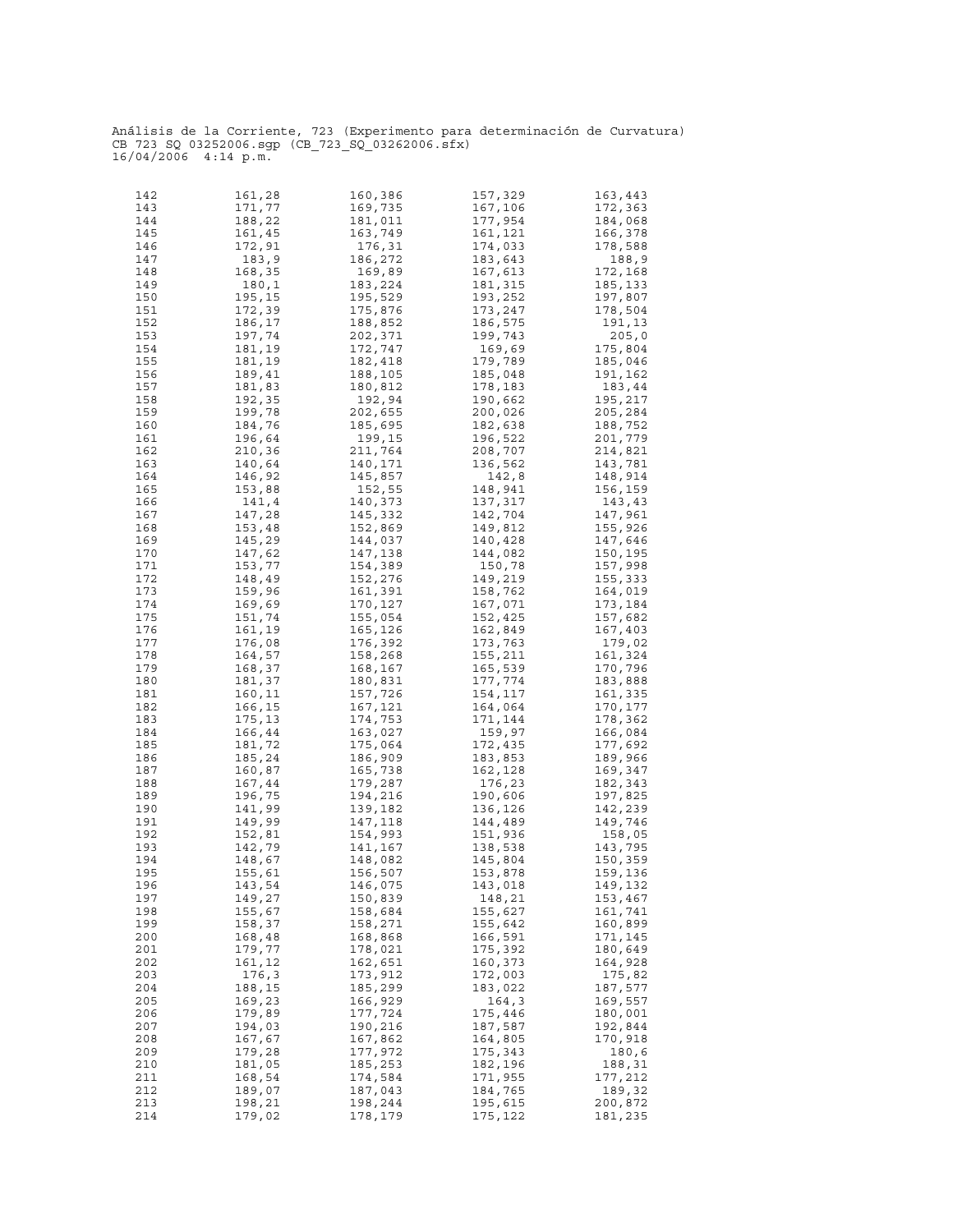| 215<br>216<br>217<br>218<br>219<br>220<br>221<br>222<br>223<br>224<br>225<br>226<br>227<br>228<br>229<br>230<br>231<br>232<br>233 | 193,24<br>204,81<br>144,99<br>150,56<br>154,12<br>144,28<br>150,64<br>157,57<br>145,06<br>150,86<br>157,46<br>164,83<br>179,22<br>190,41<br>172,28<br>183,92<br>197,23<br>178,85<br>192,66 | 191,856<br>205,846<br>141,626<br>150,931<br>159,108<br>144,258<br>152,247<br>160,681<br>149,275<br>154,82<br>162,38<br>166,999<br>178,198<br>186,886<br>171,845<br>183,414<br>194,043<br>176,052<br>186,861 | 189,227<br>202,789<br>138,017<br>147,874<br>155,498<br>141,201<br>149,619<br>157,624<br>145,666<br>151,763<br>158,77<br>163,942<br>175,57<br>183,829<br>169,217<br>181,137<br>191,415<br>172,995<br>184,233 | 194,485<br>208,903<br>145,236<br>153,987<br>162,717<br>147,314<br>154,876<br>163,738<br>152,884<br>170,056<br>189,943<br>174,474<br>189,49 |
|-----------------------------------------------------------------------------------------------------------------------------------|--------------------------------------------------------------------------------------------------------------------------------------------------------------------------------------------|-------------------------------------------------------------------------------------------------------------------------------------------------------------------------------------------------------------|-------------------------------------------------------------------------------------------------------------------------------------------------------------------------------------------------------------|--------------------------------------------------------------------------------------------------------------------------------------------|
|                                                                                                                                   |                                                                                                                                                                                            |                                                                                                                                                                                                             |                                                                                                                                                                                                             | 157,877                                                                                                                                    |
|                                                                                                                                   |                                                                                                                                                                                            |                                                                                                                                                                                                             |                                                                                                                                                                                                             | 165,989                                                                                                                                    |
|                                                                                                                                   |                                                                                                                                                                                            |                                                                                                                                                                                                             |                                                                                                                                                                                                             |                                                                                                                                            |
|                                                                                                                                   |                                                                                                                                                                                            |                                                                                                                                                                                                             |                                                                                                                                                                                                             | 180,827                                                                                                                                    |
|                                                                                                                                   |                                                                                                                                                                                            |                                                                                                                                                                                                             |                                                                                                                                                                                                             |                                                                                                                                            |
|                                                                                                                                   |                                                                                                                                                                                            |                                                                                                                                                                                                             |                                                                                                                                                                                                             |                                                                                                                                            |
|                                                                                                                                   |                                                                                                                                                                                            |                                                                                                                                                                                                             |                                                                                                                                                                                                             | 185,692                                                                                                                                    |
|                                                                                                                                   |                                                                                                                                                                                            |                                                                                                                                                                                                             |                                                                                                                                                                                                             | 196,672                                                                                                                                    |
|                                                                                                                                   |                                                                                                                                                                                            |                                                                                                                                                                                                             |                                                                                                                                                                                                             | 179,109                                                                                                                                    |
|                                                                                                                                   |                                                                                                                                                                                            |                                                                                                                                                                                                             |                                                                                                                                                                                                             |                                                                                                                                            |
| 234                                                                                                                               | 204,98                                                                                                                                                                                     | 198,301                                                                                                                                                                                                     | 195,244                                                                                                                                                                                                     | 201,358                                                                                                                                    |
| 235                                                                                                                               | 179,33                                                                                                                                                                                     | 180,031                                                                                                                                                                                                     | 176,422                                                                                                                                                                                                     | 183,64                                                                                                                                     |
| 236                                                                                                                               | 189,07                                                                                                                                                                                     | 189,976                                                                                                                                                                                                     | 186,919                                                                                                                                                                                                     | 193,033                                                                                                                                    |
| 237                                                                                                                               | 196,96                                                                                                                                                                                     | 196,026                                                                                                                                                                                                     | 192,417                                                                                                                                                                                                     | 199,635                                                                                                                                    |
| 238                                                                                                                               | 184,99                                                                                                                                                                                     | 187,039                                                                                                                                                                                                     | 183,982                                                                                                                                                                                                     | 190,096                                                                                                                                    |
| 239                                                                                                                               | 197,35                                                                                                                                                                                     | 199,039                                                                                                                                                                                                     | 196,411                                                                                                                                                                                                     | 201,668                                                                                                                                    |
| 240                                                                                                                               | 206,47                                                                                                                                                                                     | 208,715                                                                                                                                                                                                     | 205,658                                                                                                                                                                                                     | 211,771                                                                                                                                    |
| 241                                                                                                                               | 191,66                                                                                                                                                                                     | 190,382                                                                                                                                                                                                     | 186,773                                                                                                                                                                                                     | 193,991                                                                                                                                    |
| 242                                                                                                                               | 203,54                                                                                                                                                                                     | 203,307                                                                                                                                                                                                     | 200,25                                                                                                                                                                                                      | 206,364                                                                                                                                    |
| 243                                                                                                                               | 216,03                                                                                                                                                                                     | 215,478                                                                                                                                                                                                     | 211,869                                                                                                                                                                                                     | 219,087                                                                                                                                    |
|                                                                                                                                   |                                                                                                                                                                                            |                                                                                                                                                                                                             |                                                                                                                                                                                                             |                                                                                                                                            |

The StatAdvisor

---------------

 This table contains information about values of Ol\_y\_Ona\_723 generated using the fitted model. The table includes:

(1) the observed value of Ol\_y\_Ona\_723 (if any)

(2) the predicted value of Ol\_y\_Ona\_723 using the fitted model

(3) 95,0% confidence limits for the mean response

Each item corresponds to the values of the experimental factors in a specific row of your data file. To generate forecasts for additional combinations of the factors, add additional rows to the bottom of your data file. In each new row, enter values for the experimental factors but leave the cell for the response empty. When you return to this pane, forecasts will be added to the table for the new rows, but the model will be unaffected.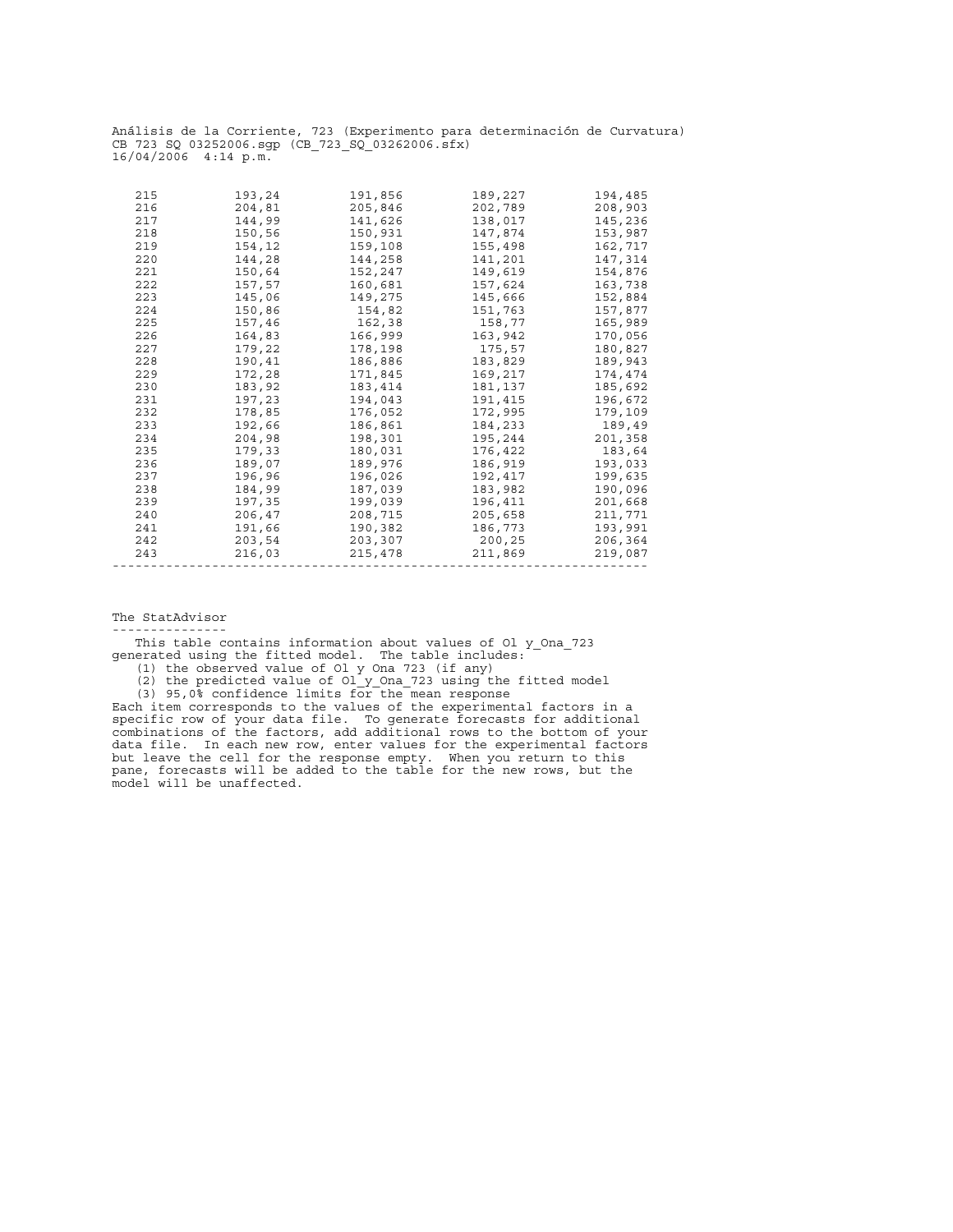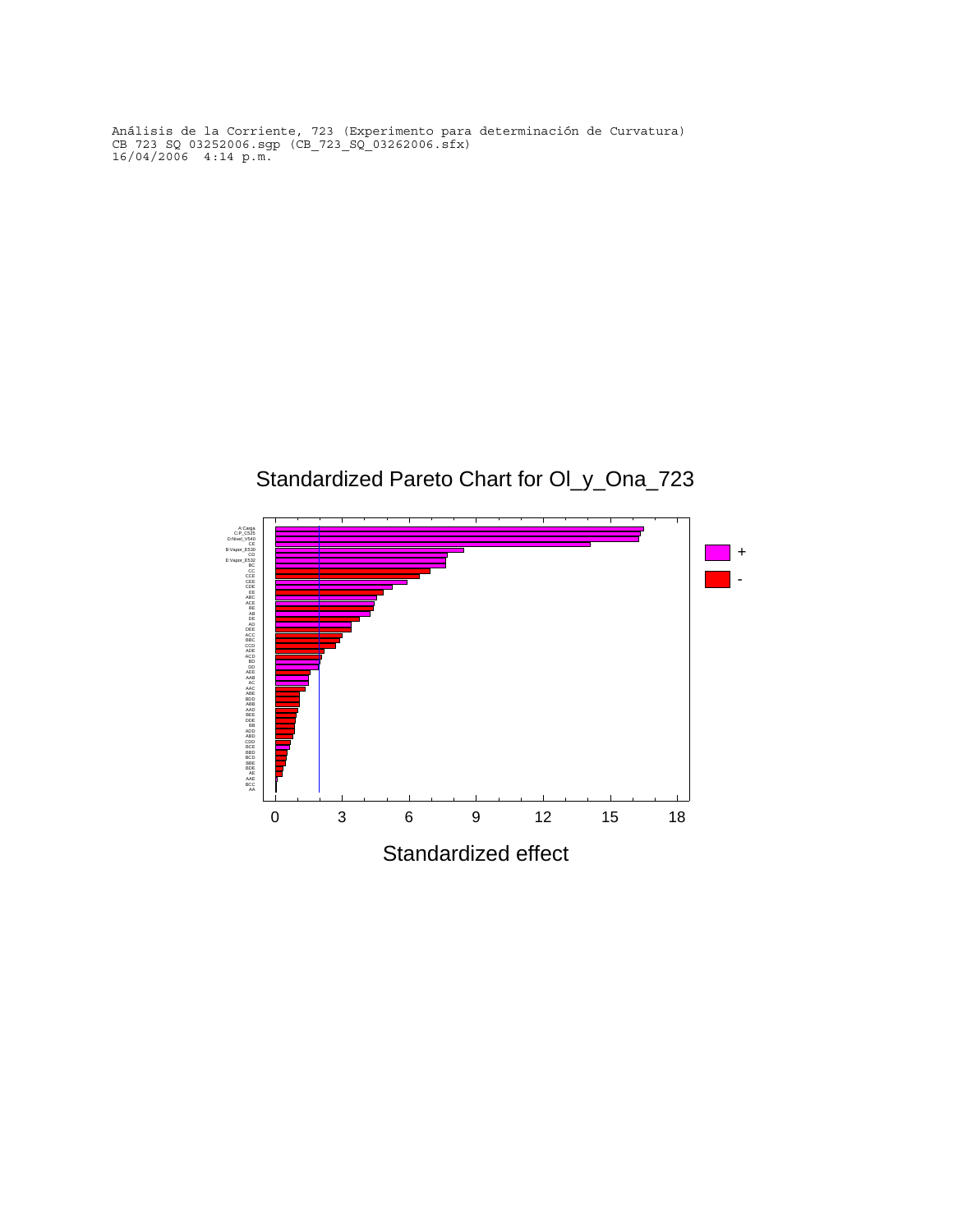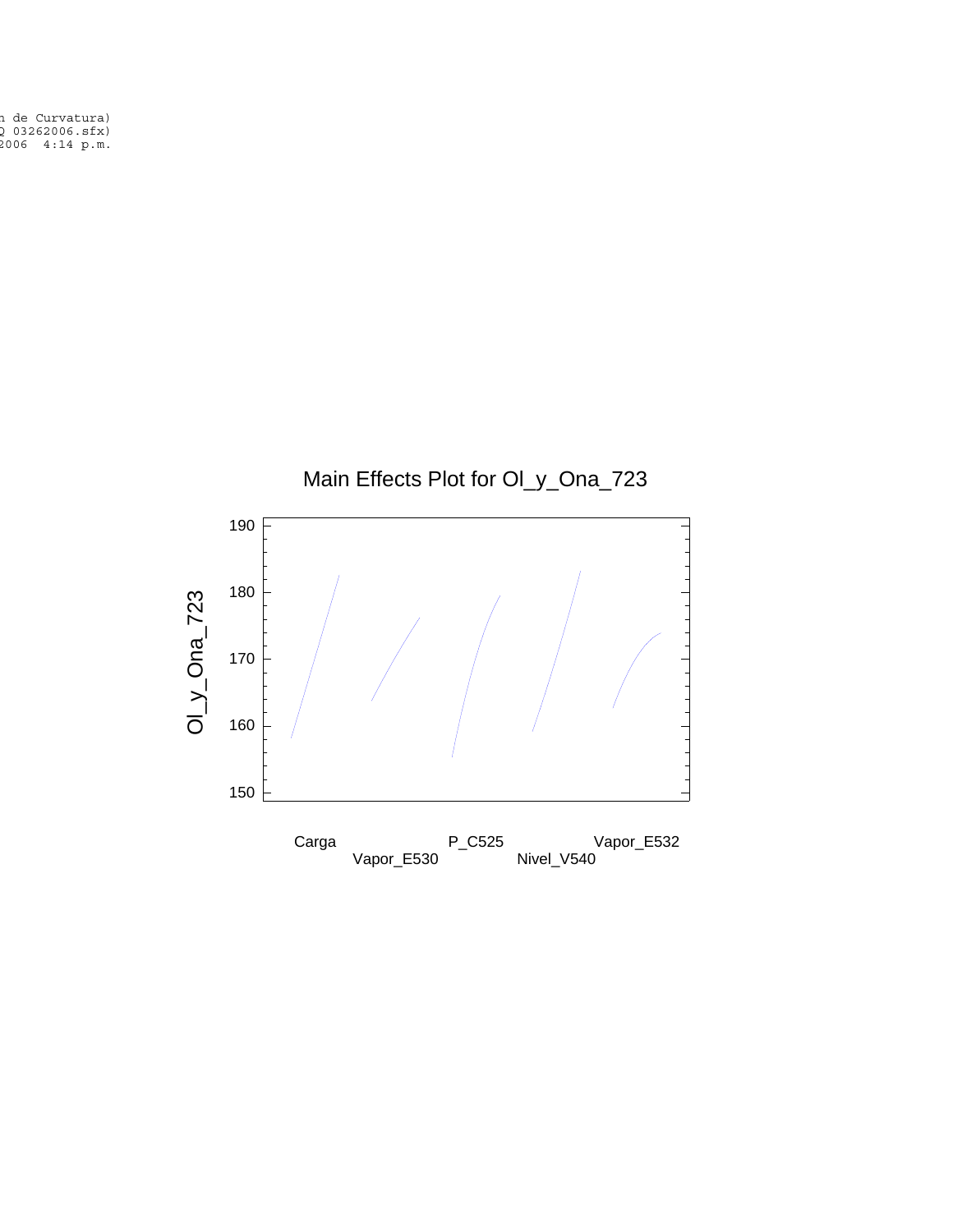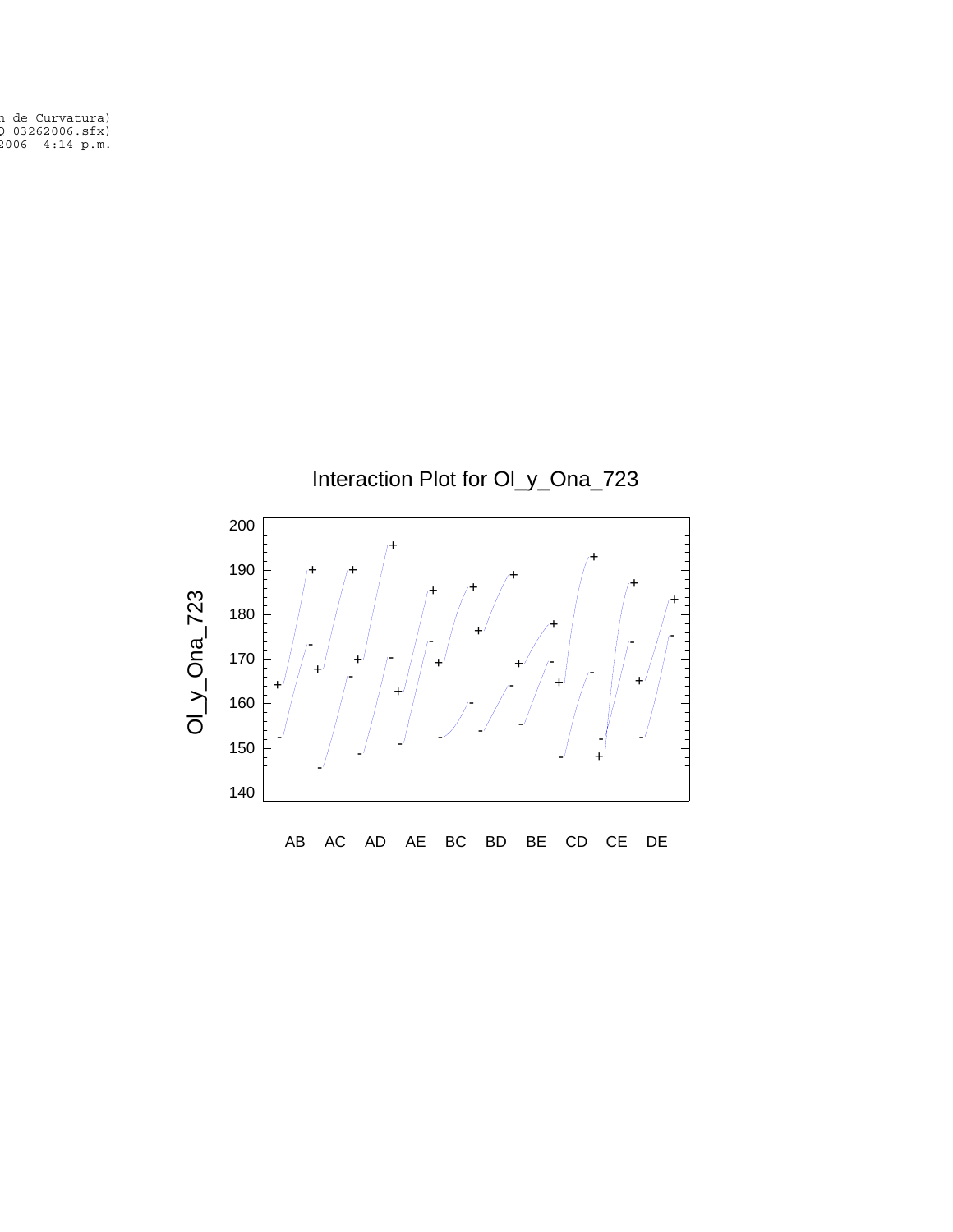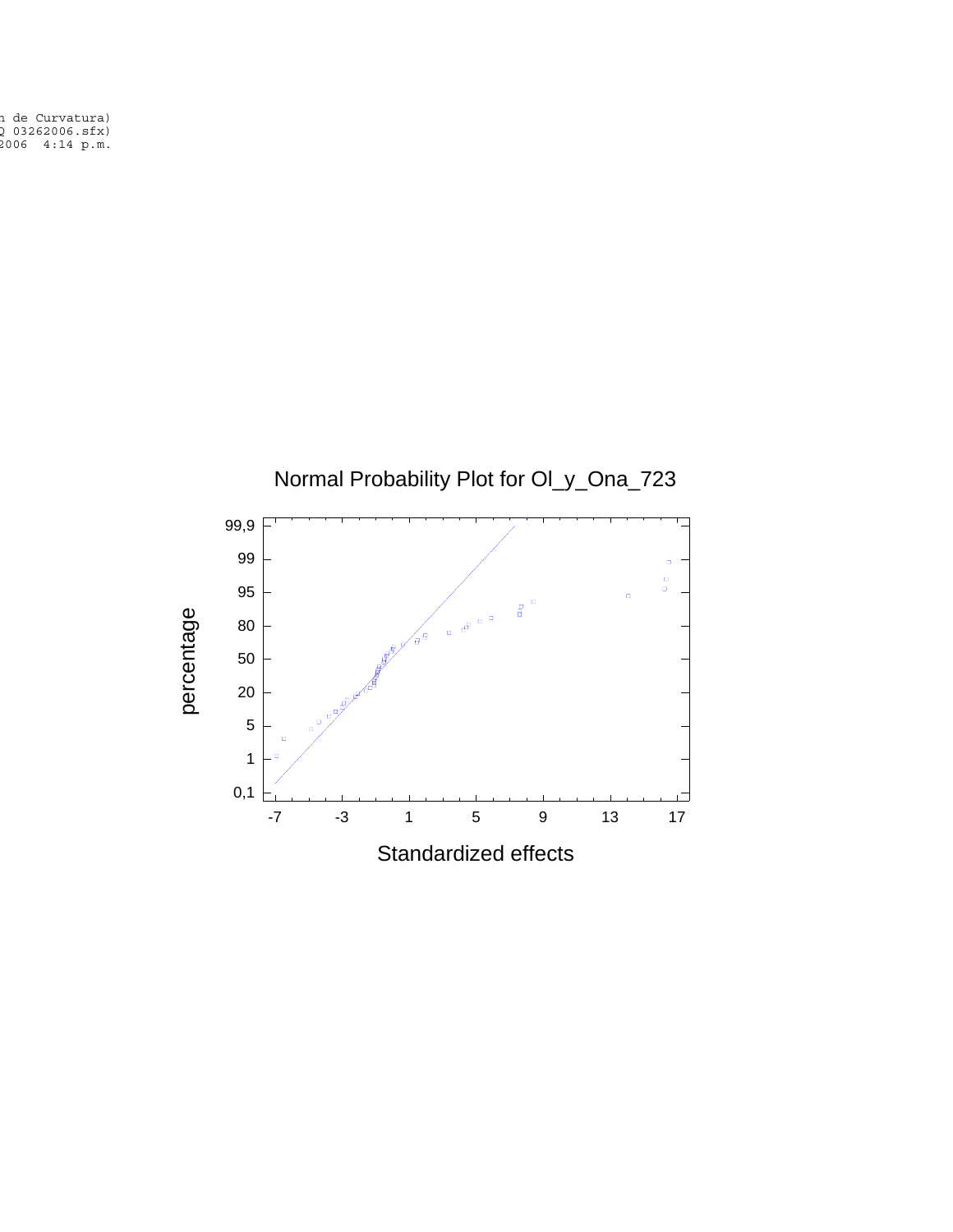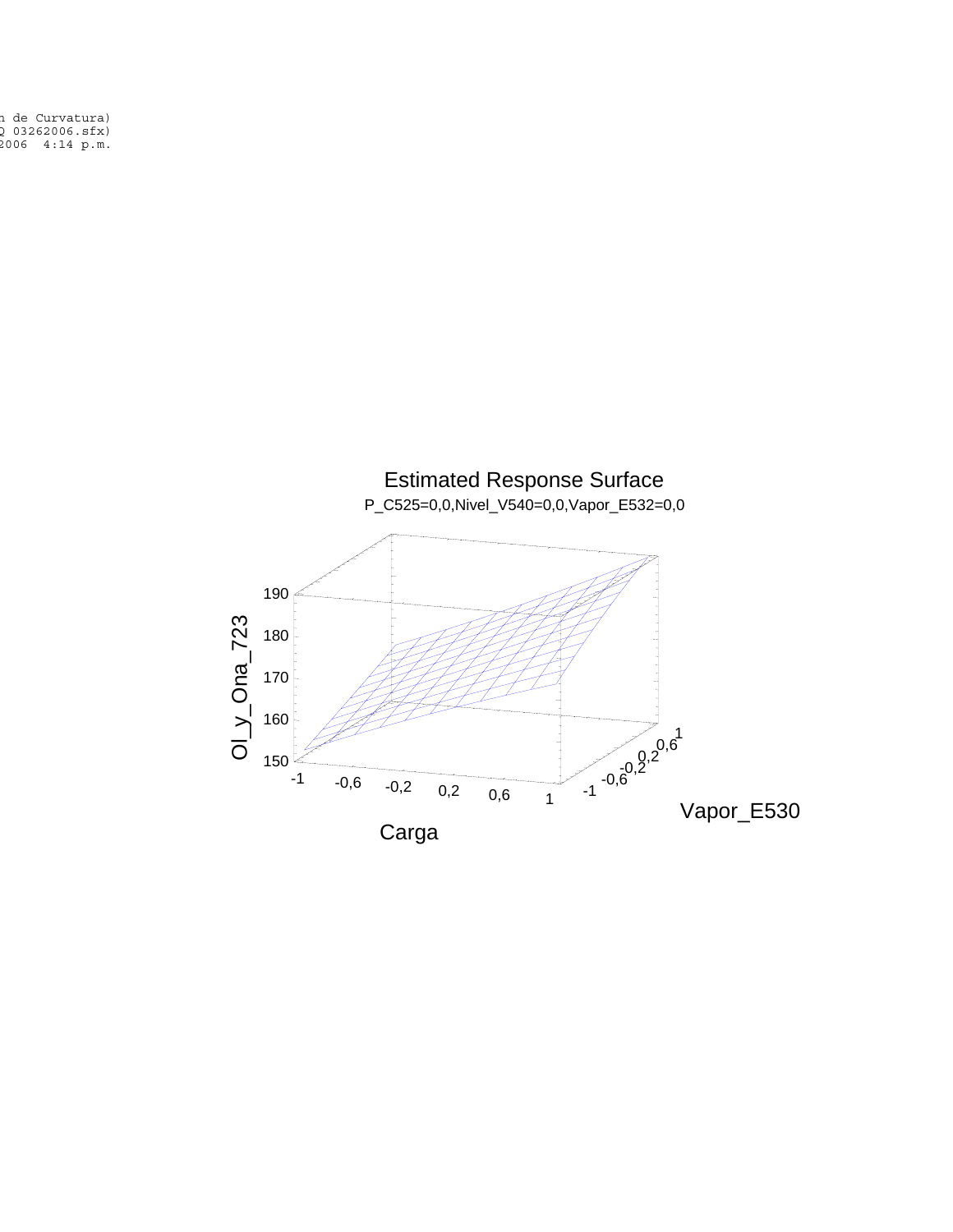